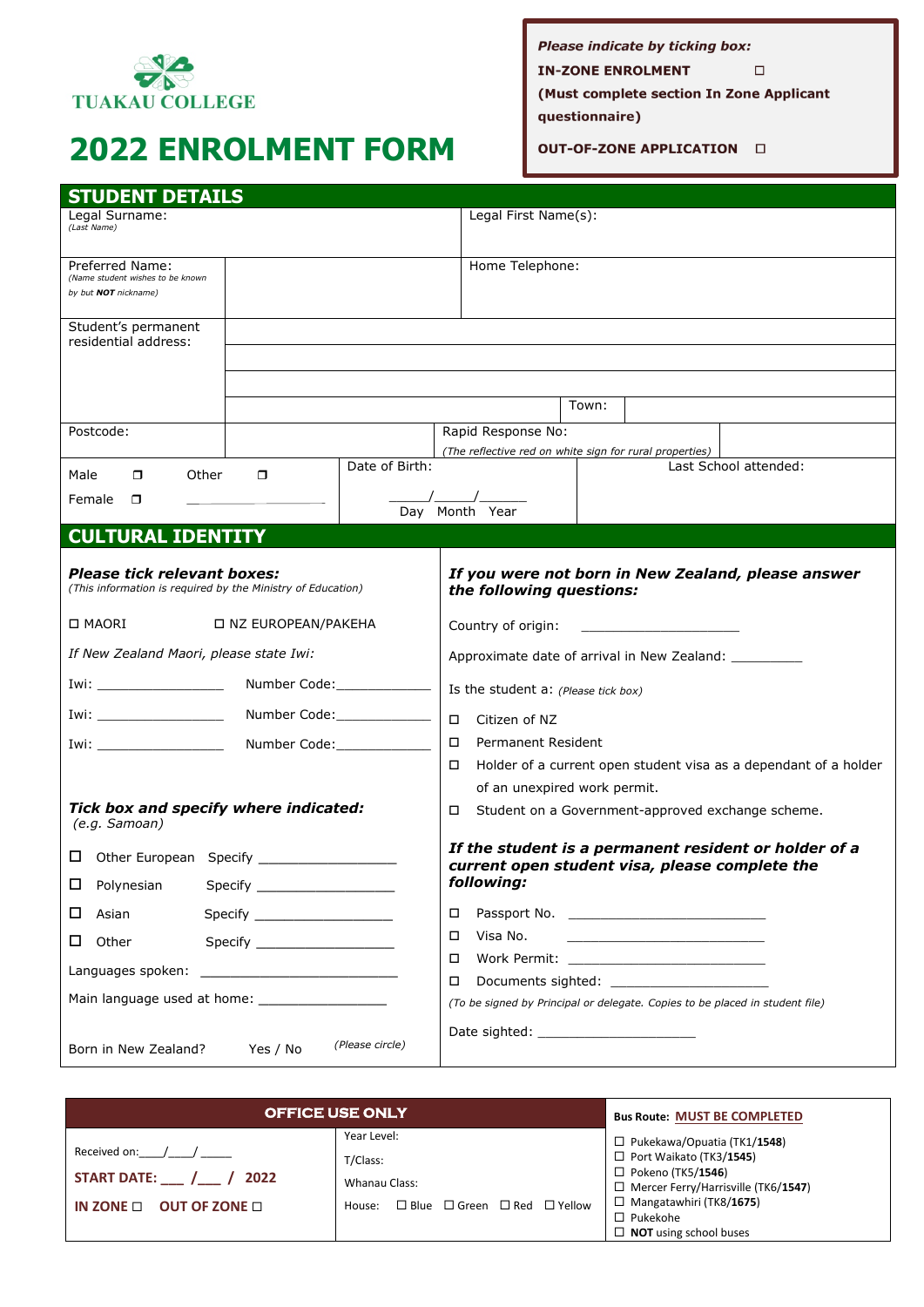|                                                                                                                    | <b>PARENT/CAREGIVER(S) DETAILS</b> (living at same address as student as shown on Page 1) |
|--------------------------------------------------------------------------------------------------------------------|-------------------------------------------------------------------------------------------|
| <b>Parent/Caregiver 1</b><br>(Living at same address as student)                                                   | <b>Parent/Caregiver 2</b><br>(Living at same address as student)                          |
| Title: (circle one)<br>Mr / Mrs / Ms / Miss                                                                        | Title: (circle one)<br>Mr / Mrs / Ms / Miss                                               |
| First name:                                                                                                        | First name:                                                                               |
| Surname:                                                                                                           | Surname:                                                                                  |
| Home phone no:                                                                                                     | Home phone no:                                                                            |
| Mobile:                                                                                                            | MobilFe:                                                                                  |
| Work phone no:                                                                                                     | Work phone no:                                                                            |
| Email:                                                                                                             | Email:                                                                                    |
| The above mobile numbers/email address may be used for school communications such as attendance, newsletters, etc. |                                                                                           |
| Occupation:<br>(required by the Ministry of Education)                                                             | Occupation:<br>(required by the Ministry of Education)                                    |
| Workplace:                                                                                                         | Workplace:                                                                                |
| Relationship to student: (circle one or state)                                                                     | Relationship to student: (circle one or state)                                            |
| Mother/Father/Step-parent/Legal Guardian/Caregiver                                                                 | Mother/Father/Step-parent/Legal Guardian/Caregiver                                        |
|                                                                                                                    |                                                                                           |

|                                                         |                                                                                           |                                                        | <b>NAME &amp; ADDRESS OF PARENT(S)</b> (living at a separate address from student) |
|---------------------------------------------------------|-------------------------------------------------------------------------------------------|--------------------------------------------------------|------------------------------------------------------------------------------------|
| Title (circle one)<br>Mr / Mrs / Ms / Miss              |                                                                                           | Title (circle one)                                     | Mr / Mrs / Ms / Miss                                                               |
| First name:<br>Surname:                                 |                                                                                           | First name:                                            | Surname:                                                                           |
| Address:                                                |                                                                                           | Address:                                               |                                                                                    |
| Town/City:                                              | Postcode:                                                                                 | Town/City:                                             | Postcode:                                                                          |
| Home phone no.                                          |                                                                                           | Home phone no.                                         |                                                                                    |
| Mobile phone no.                                        |                                                                                           | Mobile phone no.                                       |                                                                                    |
| Email address:                                          |                                                                                           | Email address:                                         |                                                                                    |
| Work phone no.                                          |                                                                                           | Work phone no.                                         |                                                                                    |
| Occupation:<br>(required by the Ministry of Education)  |                                                                                           | Occupation:<br>(required by the Ministry of Education) |                                                                                    |
| Workplace:                                              |                                                                                           | Workplace:                                             |                                                                                    |
| Relationship to student (circle one)                    |                                                                                           | Relationship to student (circle one)                   |                                                                                    |
| Mother/Father/Legal Guardian                            |                                                                                           | Mother/Father/Legal Guardian                           |                                                                                    |
| Requires copy of school reports? Yes / No. (circle one) |                                                                                           |                                                        | Requires copy of school reports? Yes / No. (circle one)                            |
|                                                         | All correspondence is addressed to the main caregiver at the student's address on page 1. |                                                        |                                                                                    |
| <b>ACCESS RIGHTS</b>                                    |                                                                                           |                                                        |                                                                                    |

Are there any access rights to student? Yes / No *(circle one)*

Legal documentation is required.

| <b>EMERGENCY CONTACT DETAILS</b> (for when parents CANNOT be reached.) |                                                             |                            |  |                          |
|------------------------------------------------------------------------|-------------------------------------------------------------|----------------------------|--|--------------------------|
| Full Name:                                                             |                                                             | Home phone:<br>Work phone: |  | Relationship to student: |
| Title (circle one)<br>Mr / Mrs / Ms / Miss                             |                                                             | Mobile phone no:           |  |                          |
|                                                                        | <b>PARENTS OR SIBLINGS WHO HAVE ATTENDED TUAKAU COLLEGE</b> |                            |  |                          |
| Parent Name:                                                           | House:                                                      | Sibling Name:              |  | House:                   |
|                                                                        |                                                             |                            |  | Year:                    |
| Parent Name:                                                           | House:                                                      | Sibling Name:              |  | House:                   |
|                                                                        |                                                             |                            |  | Year:                    |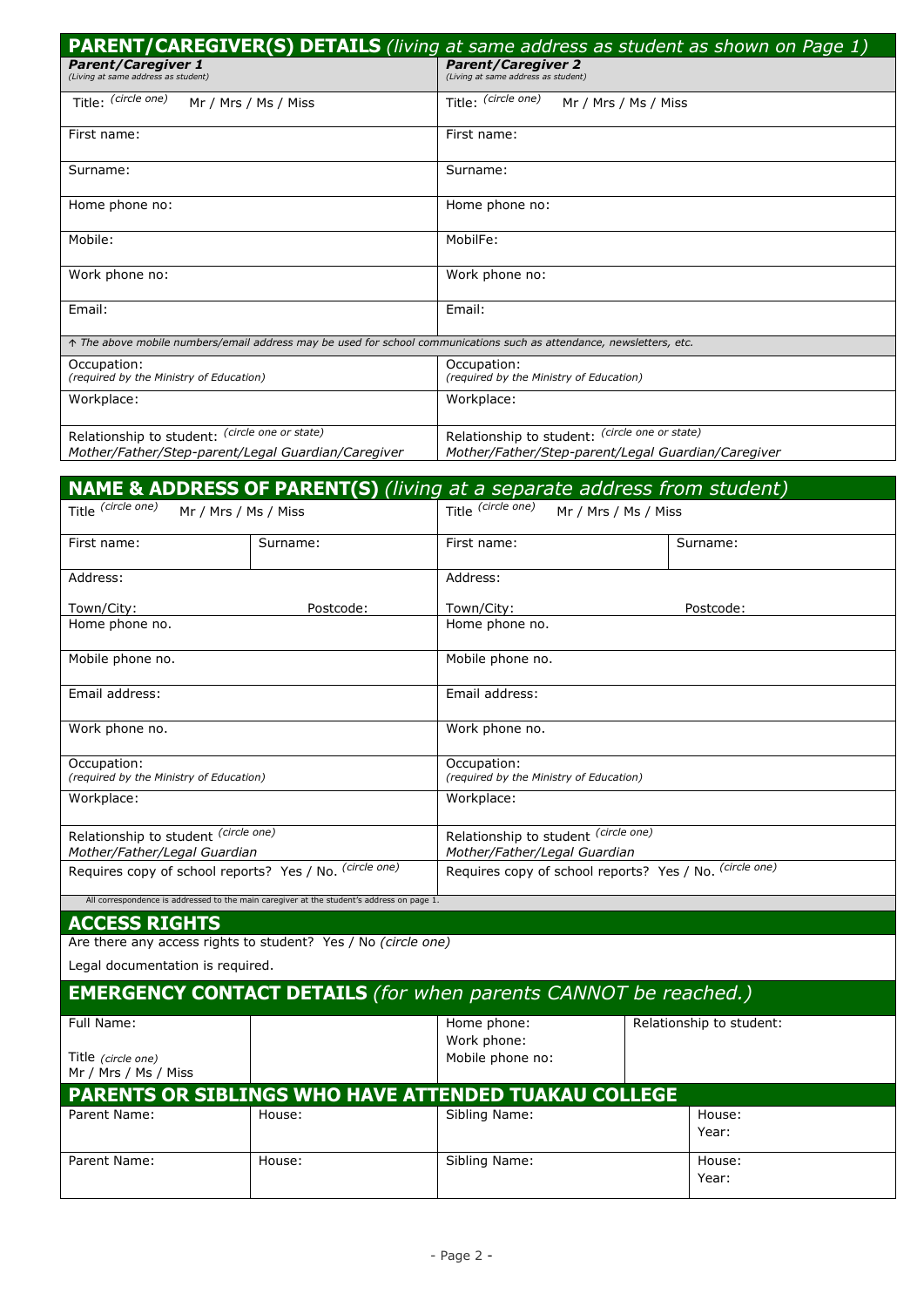#### **IN ZONE APPLICANTS QUESTIONAIRE**

The Education Act gives a guarantee of enrolment to students who live in the home zone specified in the school's enrolment scheme. The Board of Trustees needs to be sure that an in-zone address is genuine, because it is required to manage the enrolment scheme for the benefit of local students

**Applicants must be aware that providing false information in this declaration will result in the application being** 

In addition to specific documents showing proof of residence, it is a requirement for you to complete the following declaration as part of your application to enrol at Tuakau College. The questions in this declaration follow the guidelines specified by the Ministry of Education

## **declined.** To be accepted as an in-zone student you must be permanently resident in-zone when you start at the college and intend to live permanently at the address of enrolment. 1. Has the student lived at this address for more than one year?  $\Box$  Yes  $\Box$  No 2. **If the answer to 1 is "No":** (a) How long has the student lived at this address?  $\qquad +$ 3. Is the address given: (a) the student's only residential address  $\Box$  Yes  $\Box$  No (b) the student's main residential address  $\Box$  Yes  $\Box$  No What is the other address of the student?  $\_$  ,  $\_$  ,  $\_$  ,  $\_$  ,  $\_$  ,  $\_$  ,  $\_$  ,  $\_$  ,  $\_$  ,  $\_$  ,  $\_$  ,  $\_$  ,  $\_$  ,  $\_$  ,  $\_$  ,  $\_$  ,  $\_$  ,  $\_$  ,  $\_$  ,  $\_$  ,  $\_$  ,  $\_$  ,  $\_$  ,  $\_$  ,  $\_$  ,  $\_$  ,  $\_$  ,  $\_$  ,  $\_$  ,  $\_$  ,  $\_$  ,  $\_$  ,  $\_$  ,  $\_$  ,  $\_$  ,  $\_$  ,  $\_$  , *4. Who is the parent/caregiver that the student lives with (tick more than one box if necessary)* (i) Mother (ii) Father (iii) Stepmother (iv) Stepfather (v) Other (*please state*) \_\_\_\_\_\_\_\_\_\_\_\_\_\_\_\_\_\_\_\_\_\_\_\_\_\_\_\_\_\_\_\_\_\_\_\_\_\_\_\_\_\_\_\_\_\_ 5. **If you answered "Other" to 4(v) above please complete the questions below.** How long has the student lived with you? What is the reason for the student living with you?  $\Box$ 6. Does the named student live permanently with you at the above address?  $\square$  Yes  $\square$  No 7. Do you own the house at the address listed above?  $\Box$  Yes  $\Box$  No **If yes, please provide proof of ownership. Please also provide an original water or electricity account***.* 8. Do you rent the house listed above?  $\square$  Yes  $\square$  No **If yes you must provide both the following:** (1) The rental agreement which clearly shows that you have been permanently resident at this address. (2) An original water or electricity account.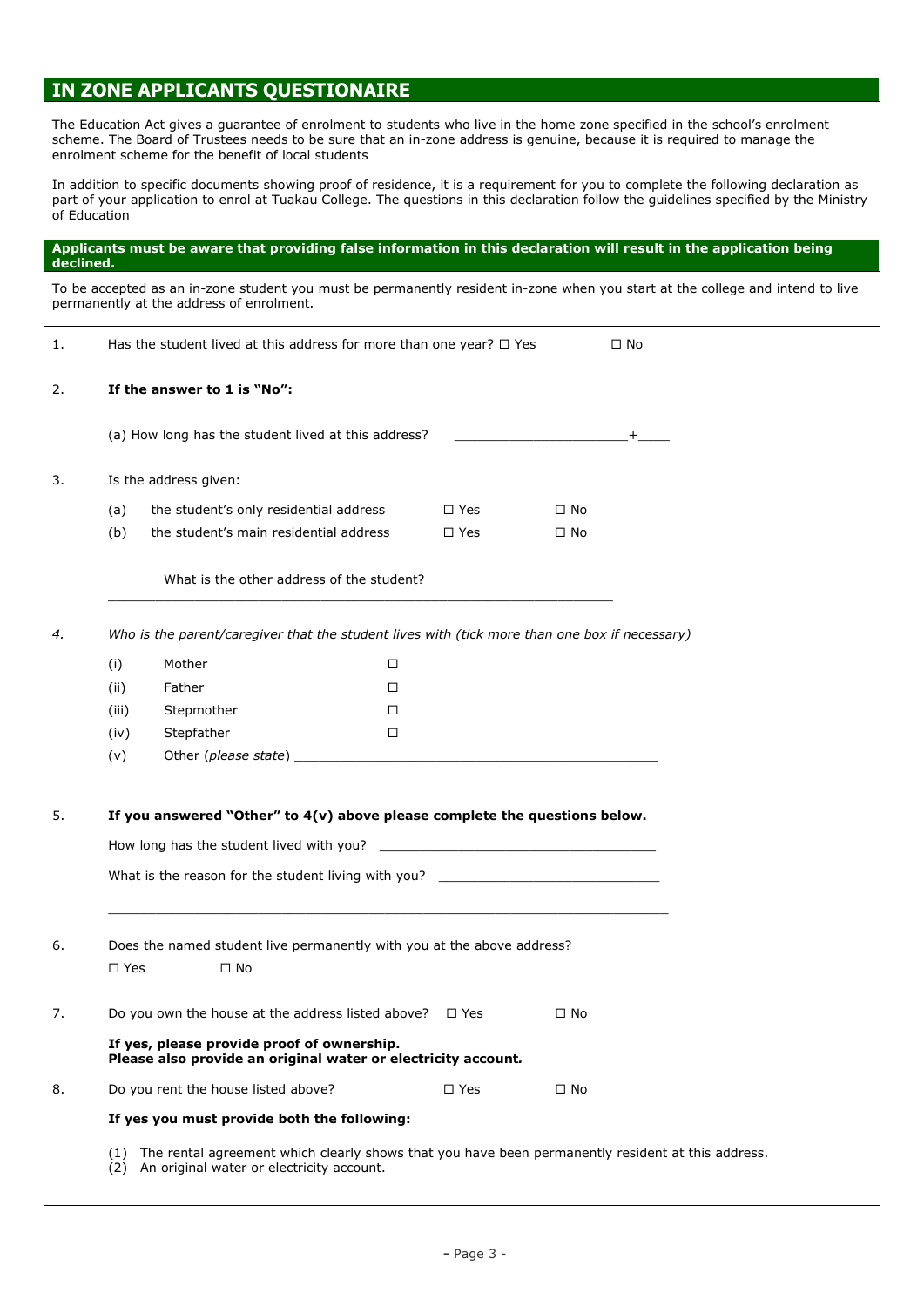9. **If you have answered "No" to 7 and 8 above**, who is the owner or tenant of the house?

\_\_\_\_\_\_\_\_\_\_\_\_\_\_\_\_\_\_\_\_\_\_\_\_\_\_\_\_\_\_\_\_\_\_\_\_\_\_\_\_\_\_\_\_\_\_\_\_\_\_\_\_\_\_\_\_\_\_\_\_\_\_\_\_\_\_\_\_\_\_\_

 $\Box$  . The contribution of the contribution of the contribution of the contribution of the contribution of the contribution of the contribution of the contribution of the contribution of the contribution of the contributi

What is the connection between this person and the student being enrolled?

You will be required to bring in a statutory declaration signed by yourself and the tenant, or owner of the house, stating how long you have been living there and that this is your permanent address. *This must be signed in front of a Justice of the Peace.*

#### 10. If you are not a parent of the student being enrolled, you and the student will be required to attend an interview with a senior staff member. You will need to bring to this interview the following:

- a) Evidence that the student has been living with you for a reasonable period of time.
- b) A Statutory Declaration signed by you and the student's parent stating that the student is living with you long-term and that you will be fully responsible for the student throughout their attendance at Tuakau College. **This must be signed in front of a Justice of the Peace.**

**If your application for enrolment is declined, you may appeal the board's decision by asking the Ministry of Education to direct the board to enrol the student. Application forms are available from the Ministry's local office.**

#### **INFORMATION PRIVACY:**

The personal information provided in this application will be used for school management purposes and for appropriate statistical returns. The information will not be published in any identifying manner without the specific permission of those named. Those named will have rights of access to, and correction of, the information held by the school. The school will keep relevant records on all pupils but no information concerning an unsuccessful applicant will be retained. The school will take reasonable steps to check that the information held is up to date.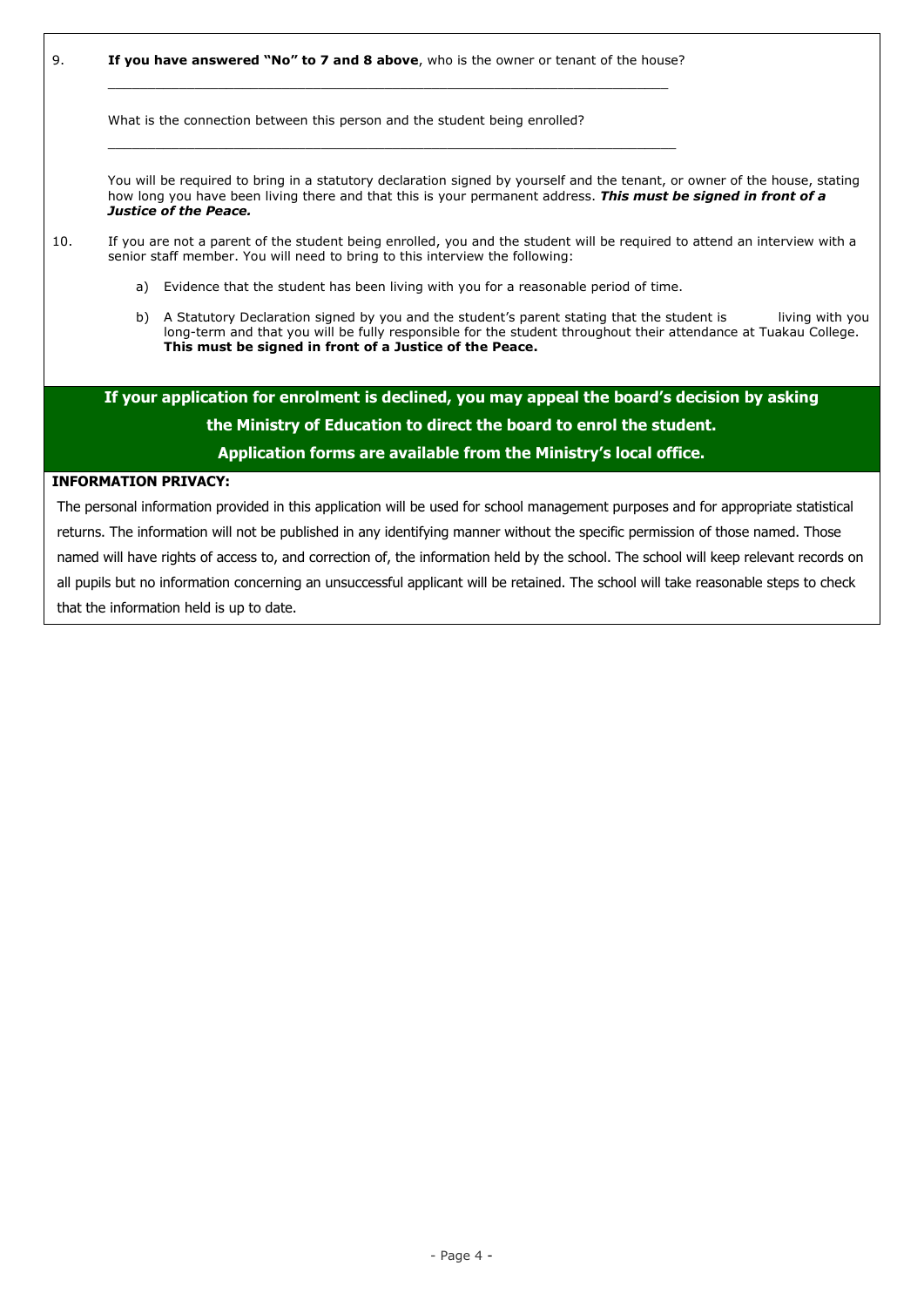### **STUDENT HEALTH INFORMATION**

*This information assists with student pastoral care and in illness or emergency. The information is confidential, however it may be necessary for student safety to inform relevant staff or medical personnel of medical conditions. Teachers may be informed of conditions affecting the student's educational progress.*

| Medical Centre/Surgery: |           |
|-------------------------|-----------|
| Family Doctor:          | Phone no: |

#### *CONDITIONS*

All medication or drugs required for regular or emergency use must be provided in original pharmacy container with student's name and dosage details on it and given to Health Centre staff.

| <b>CONDITION</b>                                                                                                                                                                                                                                                                                                                                                                                                                                             |   | <b>MEDICATION TO ADMINISTER</b><br>IF REQUIRED*                                                                                                                                                                                                                                                                                              | <b>CONDITION</b>                                                                                                                                                                                                               |   | <b>MEDICATION</b><br>то<br><b>ADMINISTER</b><br>IF<br><b>REQUIRED*</b> |
|--------------------------------------------------------------------------------------------------------------------------------------------------------------------------------------------------------------------------------------------------------------------------------------------------------------------------------------------------------------------------------------------------------------------------------------------------------------|---|----------------------------------------------------------------------------------------------------------------------------------------------------------------------------------------------------------------------------------------------------------------------------------------------------------------------------------------------|--------------------------------------------------------------------------------------------------------------------------------------------------------------------------------------------------------------------------------|---|------------------------------------------------------------------------|
| ADHD / ADD please circle which                                                                                                                                                                                                                                                                                                                                                                                                                               | ◻ |                                                                                                                                                                                                                                                                                                                                              | <b>Hearing Loss</b>                                                                                                                                                                                                            | ◘ |                                                                        |
| Allergies please state                                                                                                                                                                                                                                                                                                                                                                                                                                       | σ |                                                                                                                                                                                                                                                                                                                                              | Headaches                                                                                                                                                                                                                      | σ |                                                                        |
| $\mathsf{Asthma} \neq \mathsf{please\, circle\, whether}$<br>Mild / Moderate / Severe                                                                                                                                                                                                                                                                                                                                                                        | σ |                                                                                                                                                                                                                                                                                                                                              | <b>Heart Defects</b>                                                                                                                                                                                                           | 0 |                                                                        |
| Bee/wasp stings                                                                                                                                                                                                                                                                                                                                                                                                                                              | σ |                                                                                                                                                                                                                                                                                                                                              | Migraine                                                                                                                                                                                                                       | σ |                                                                        |
| <b>Diabetes</b>                                                                                                                                                                                                                                                                                                                                                                                                                                              | σ |                                                                                                                                                                                                                                                                                                                                              | Vision Loss                                                                                                                                                                                                                    | ο |                                                                        |
| Epilepsy                                                                                                                                                                                                                                                                                                                                                                                                                                                     | σ |                                                                                                                                                                                                                                                                                                                                              | Any Hospitalisation? Please state<br>what for in next column.                                                                                                                                                                  | σ |                                                                        |
| ≠Please ensure Asthma medication is taken on school trips.                                                                                                                                                                                                                                                                                                                                                                                                   |   | Further details on condition(s) above, or state other medical/physical/emotional problems and medication required.                                                                                                                                                                                                                           |                                                                                                                                                                                                                                |   |                                                                        |
|                                                                                                                                                                                                                                                                                                                                                                                                                                                              |   | Is the student up to date with childhood vaccinations including Tetanus?                                                                                                                                                                                                                                                                     | Yes / No / Unsure                                                                                                                                                                                                              |   |                                                                        |
|                                                                                                                                                                                                                                                                                                                                                                                                                                                              |   | If the student has HIV/AIDS/Hepatitis B or C or another blood-borne virus, we ask that the Principal be informed prior to the<br>student starting at school. This will enable us to work with the student and family to provide the best possible support.                                                                                   |                                                                                                                                                                                                                                |   |                                                                        |
|                                                                                                                                                                                                                                                                                                                                                                                                                                                              |   | Other factors that may affect the student's behaviour or learning requirements? Yes / No (please specify details)                                                                                                                                                                                                                            |                                                                                                                                                                                                                                |   |                                                                        |
| PERMISSION FOR ADMINISTRATION OF MEDICATION<br>Medication, including Panadol (paracetamol) or antihistamines, cannot be administered to students under 16 years old without<br>parental consent. Please sign permission below for paracetamol, antihistamines or other medication, as stated above, to be given if<br>required. All medication must be provided in original packaging with student's name and dosage on it.<br><b>Yes</b> / No please circle |   |                                                                                                                                                                                                                                                                                                                                              |                                                                                                                                                                                                                                |   |                                                                        |
| Signature ______                                                                                                                                                                                                                                                                                                                                                                                                                                             |   | (parent/caregiver)                                                                                                                                                                                                                                                                                                                           |                                                                                                                                                                                                                                |   |                                                                        |
|                                                                                                                                                                                                                                                                                                                                                                                                                                                              |   | PERMISSION IN CASE OF ACCIDENT OR EMERGENCY WHERE SCHOOL IS UNABLE TO CONTACT YOU<br>I grant permission for the school to make the necessary arrangements for my child's treatment in an accident or emergency and<br>agree to meet any costs incurred. This may include child being taken to medical centre or Accident & Emergency centre. |                                                                                                                                                                                                                                |   |                                                                        |
| Yes / No please circle                                                                                                                                                                                                                                                                                                                                                                                                                                       |   |                                                                                                                                                                                                                                                                                                                                              |                                                                                                                                                                                                                                |   |                                                                        |
|                                                                                                                                                                                                                                                                                                                                                                                                                                                              |   |                                                                                                                                                                                                                                                                                                                                              |                                                                                                                                                                                                                                |   |                                                                        |
| <b>DENTAL CARE</b>                                                                                                                                                                                                                                                                                                                                                                                                                                           |   |                                                                                                                                                                                                                                                                                                                                              |                                                                                                                                                                                                                                |   |                                                                        |
|                                                                                                                                                                                                                                                                                                                                                                                                                                                              |   | Basic dental care is free to anyone under 18 years old who is enrolled with a contracting dentist.                                                                                                                                                                                                                                           |                                                                                                                                                                                                                                |   |                                                                        |
|                                                                                                                                                                                                                                                                                                                                                                                                                                                              |   |                                                                                                                                                                                                                                                                                                                                              | Phone: the contract of the contract of the contract of the contract of the contract of the contract of the contract of the contract of the contract of the contract of the contract of the contract of the contract of the con |   |                                                                        |
| Years 7-8 dental care come under the local primary school dental health clinic.                                                                                                                                                                                                                                                                                                                                                                              |   |                                                                                                                                                                                                                                                                                                                                              |                                                                                                                                                                                                                                |   |                                                                        |
|                                                                                                                                                                                                                                                                                                                                                                                                                                                              |   | Years 9-13 have the option of using Smilecare Dental's free mobile dental service.<br>I wish to enrol my Y9-13 child in the onsite School Dental Programme with Smilecare (0800 262 2208) Q (please tick)                                                                                                                                    |                                                                                                                                                                                                                                |   |                                                                        |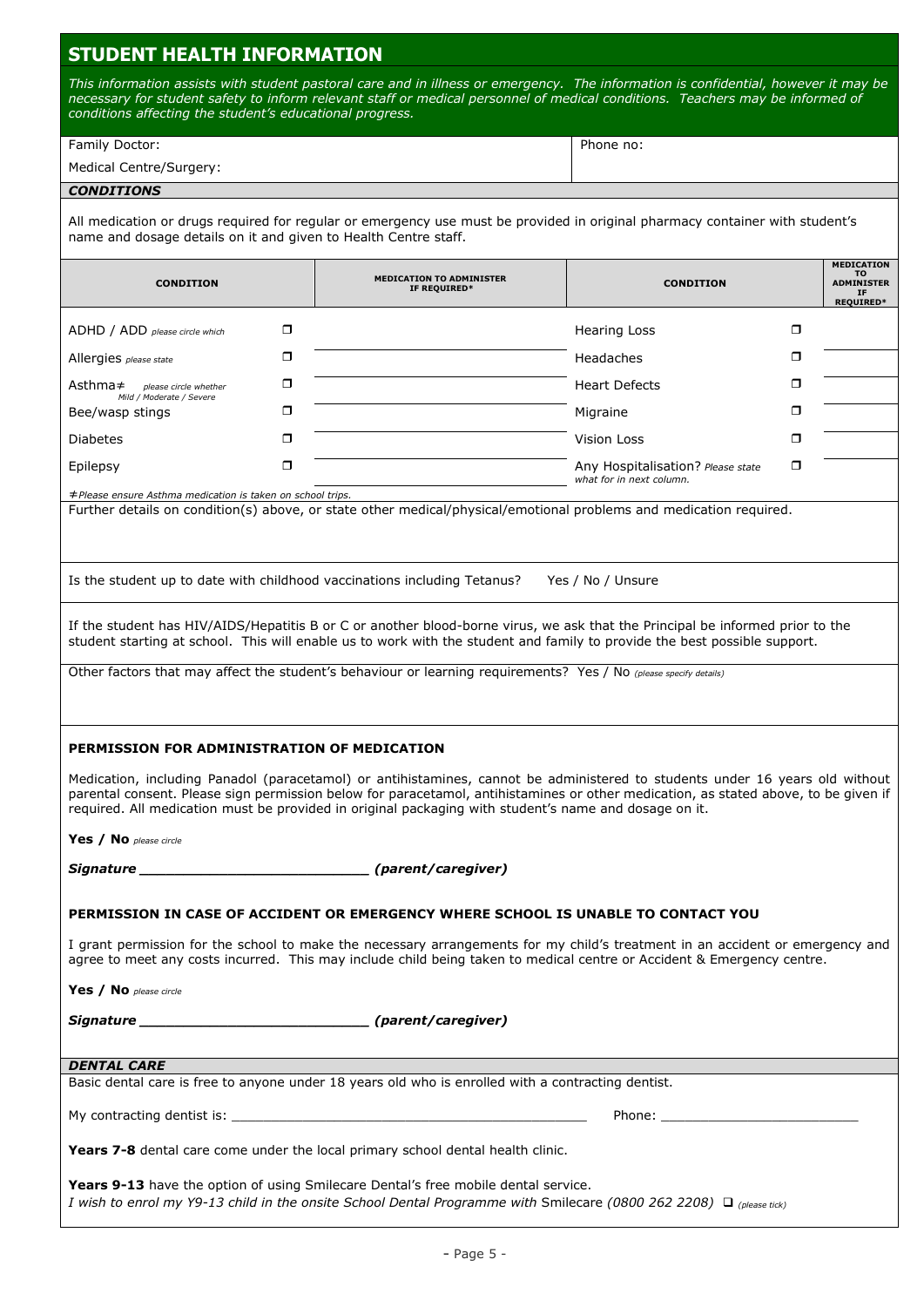- I hereby make application to enrol my son/daughter at Tuakau College and that the information given in this application is true and correct at the time of enrolment.
- I agree that he/she will follow the Health and Safety practices expected of them in all areas of the College and their subject areas, especially in the specialist subject areas of Science, Technology and Physical Education. These will vary from subject to subject but will be explicitly explained to the students on arrival into these areas.
- I agree that he/she will be subject to the school Codes of Conduct and I will endeavour to see that he/she follows them.
- I agree to attend any restorative meetings requested by the school involving my child.
- I understand that the school will act on my behalf in case of injury or sudden illness and I agree to meet all emergency costs involved.
- I agree to abide by the school policies.
- I understand that once my child is enrolled, that if they are involved in regular extra-curricular sports and cultural activities outside school hours, they may require transport with another parent, coach or manager.
- I give permission for any personal information in this enrolment form and on our student database to be used by Tuakau College, the Ministry of Education and the schools' health agencies for educational and statistical purposes within the guidelines set out in the Privacy Act 1993.
- I understand that the school may retain this information indefinitely. This information will be held securely in the school archives.
- I give my permission for information about my son/daughter held at his/her previous school(s) to be transferred to Tuakau College.

| <b>Signed:</b> | (Student)                | Dated: |
|----------------|--------------------------|--------|
| Signed:        | (Parent/Guardian) Dated: |        |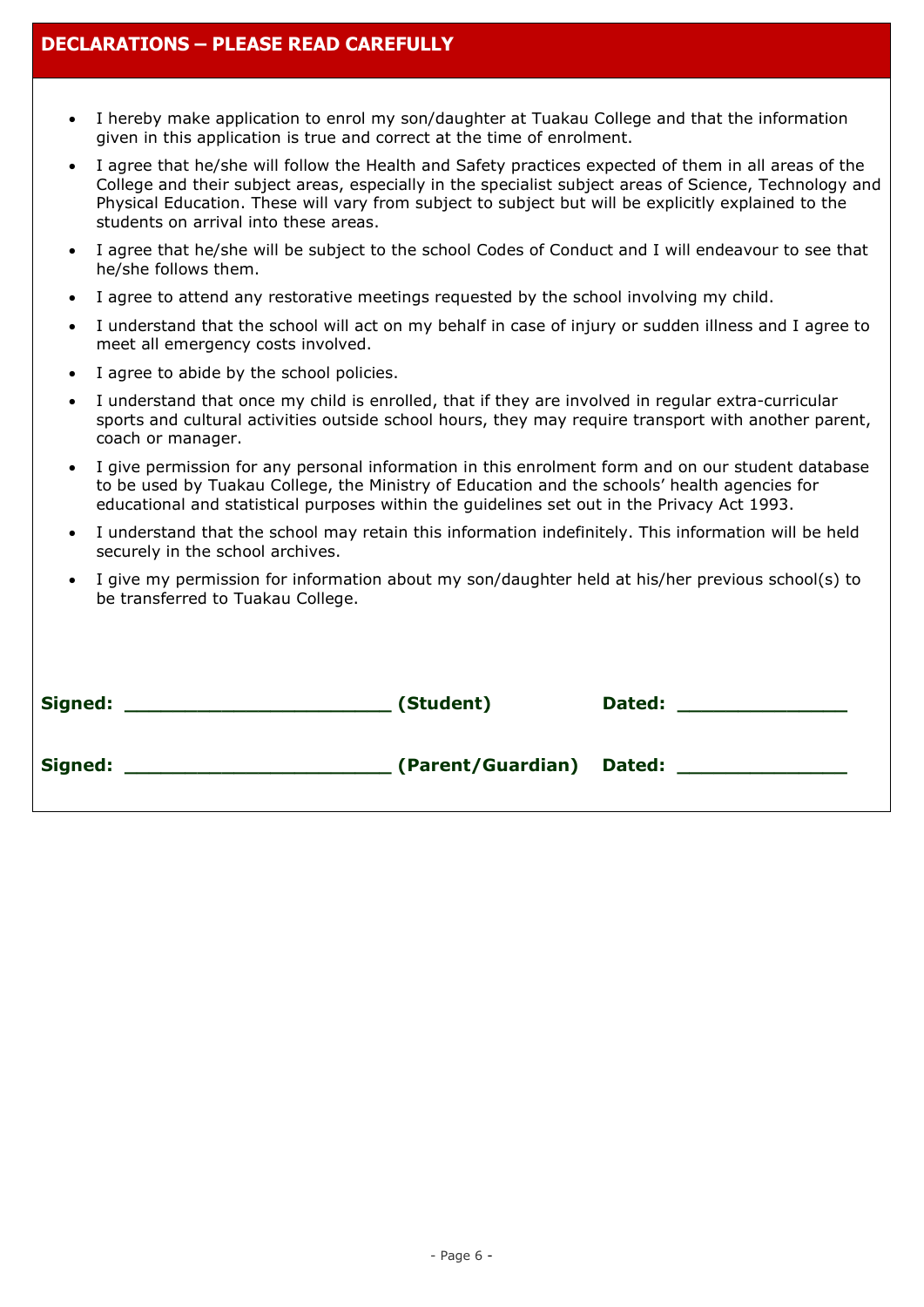#### **EXTRA-CURRICULAR CODE OF CONDUCT**

*Tuakau College prepares students for life through a quality education promoting excellence in all things.*

Extra-curricular activities are an important aspect of Tuakau College and are part of our four kete (Academic, Sport, Culture, Service). We endeavour to provide students with the opportunity to experience and excel in these activities outside of the curriculum. While these are an important part of our culture, the underlying philosophy is "Classroom First". Students earn the privilege to represent Tuakau College. It is expected that students:

- Live and role model the school values.
- Attend all timetabled classes. Expected 85% minimum attendance and no more than 15% unjustified absence.
- Meet homework and assessment deadlines.
- Wear the uniform correctly, at all times.
- Attend all practices/trainings and communicate with the adult in charge if unable to attend.
- Follow the Fair Play Rules
- Sign and return the Code of Conduct form.
- Complete registration forms for your activity (if required)
- Pay for the activity (or make arrangements for regular payments) before the activity begins.
- Understand that curriculum work and school detentions take priority over extra-curricular activities.

By following the above students can enjoy activities and be successful in all areas of their Education. In cases where students do not meet the above standards, a student may be withdrawn from an activity. This may include practices and/or competitions for one or a number of weeks. This will occur after senior management discussions with the student, parents and adult in charge of activity.

Students who have been Stood Down/Suspended from school are unable to participate/train in any extracurricular activity while on Stand Down or Suspension. Discussion will be had regarding future participation at the return meeting with senior management.

| <b>DECLARATION</b>      |                                                                                   |
|-------------------------|-----------------------------------------------------------------------------------|
| (Student Name)          | have read, understood and agree to abide by the Extra-Curricular Code of Conduct. |
| (Parent/Caregiver Name) | have read and understood the Extra-Curricular Code of Conduct.                    |
| Date                    |                                                                                   |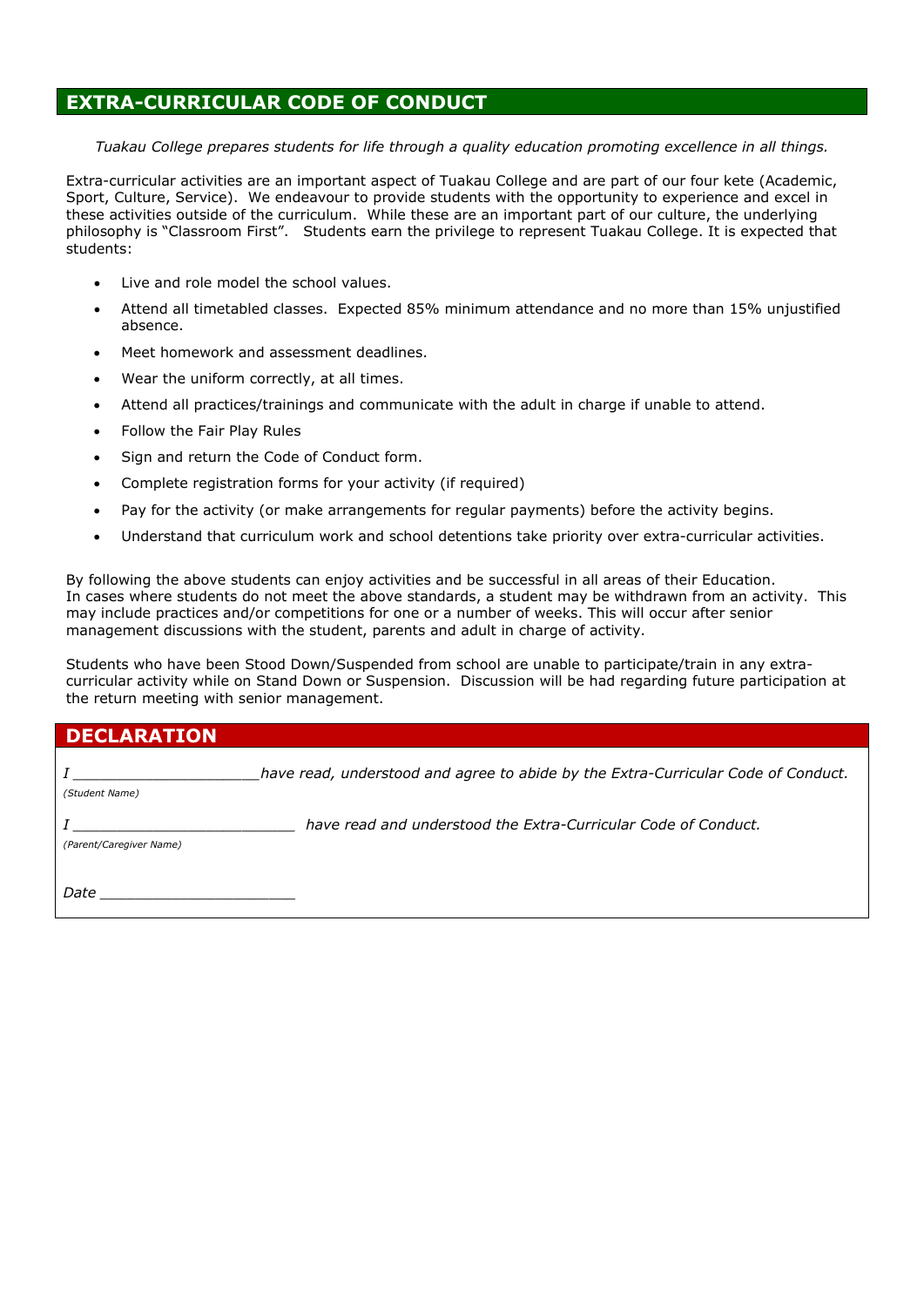## **EDUCATION OUTSIDE THE CLASSROOM (EOTC) CONSENT**

Education outside the Classroom (EOTC) is the name given to all events/activities/sports that occur outside the classroom, both on and off the school site. Our school believes in using a range of environments and experiences to enhance student learning.

We have ready access to the beach, rivers, mountains and the bush in our area and beyond. We are also close to various built environments in our community. These areas are rich learning environments for students both in and out of school. Students need to learn how to be safe. Our school values the concept of providing students with opportunities therefore some learning for students occurs beyond the school site. This document seeks your consent for your child/ren to participate in such learning.

The Ministry of Education's **EOTC guidelines** identify four EOTC activity types, each with recommended types of parental/caregiver consent. In brief they are:

| <b>Type of</b> | <b>Description</b>                                                                                                                 | <b>Type of consent</b>                                                                                   |
|----------------|------------------------------------------------------------------------------------------------------------------------------------|----------------------------------------------------------------------------------------------------------|
| event          | (see over for examples)                                                                                                            |                                                                                                          |
| A              | On site - in the school grounds.<br>Lower risk environments<br>ii. Higher risk environments*                                       | <b>Blanket consent</b> at enrolment<br>Τ.<br>ii.<br><b>Blanket consent</b> at enrolment                  |
| в              | Off-site events in the local community occurring in<br>school time.<br>Lower risk environments<br>ii.<br>Higher risk environments* | <b>Blanket consent</b> at enrolment.<br>ii.<br><b>Separate consent</b> for each event or programme       |
|                | Off-site events - finishing after school ends.<br>Lower risk environments<br>ii.<br>Higher risk environments*                      | <b>Blanket consent</b> at enrolment.<br>i.<br>ii.<br><b>Separate consent</b> for each event or programme |
| D              | Off-site residential overnight events.<br>Lower risk environments<br>Higher risk environments*<br>ii.                              | Separate consent<br>т.<br>ii.<br><b>Separate consent</b> for each event or programme                     |

\* Involves risk assessed to be greater than that associated with the average family activity.

**All EOTC activity categories** require staff to undertake an analysis of the risks and identify the management strategies required to eliminate, isolate and minimise the risks. Emergency procedures are also in place.

The following examples of activities have been provided by the Ministry of Education. This is not an exhaustive list.

| <b>Description</b>                                                  | <b>Examples of activity</b>                                                                                                                   |
|---------------------------------------------------------------------|-----------------------------------------------------------------------------------------------------------------------------------------------|
|                                                                     |                                                                                                                                               |
|                                                                     |                                                                                                                                               |
| Lower risk environments.<br>i.                                      | i. Sports Day, Horticulture, adventure-based learning<br>activities, painting murals, measuring for mathematics,<br>Quadrant work in science. |
| ii.<br>Higher risk environments.*                                   | ii. School Pool, House Day, Junior fun day.                                                                                                   |
| Off-site events in the local community occurring in<br>school time. |                                                                                                                                               |
| Lower risk environments.<br>İ.                                      | Museum, art gallery, botanic gardens, sports and<br>j.<br>recreation events.                                                                  |
| Higher risk environments.*<br>ii.                                   | ii.<br><b>Separate consent for each event or programme.</b>                                                                                   |
| Off-site events - finishing after school ends.                      |                                                                                                                                               |
| Lower risk environments.<br>İ.                                      | j.<br>Language department restaurant meal, sports<br>fixtures, farm visit, day hike in local park or bush, city                               |
| Higher risk environments.*<br>ii.                                   | visit, train, bus, or ferry trip; swimming in pools.<br>Separate consent for each event or programme.<br>ii.                                  |
| Off-site residential overnight events.                              |                                                                                                                                               |
| i.<br>Lower risk environments<br>ii.<br>Higher risk environments*   | Separate consent<br>iii.<br>Separate consent for each event or programme<br>IV.                                                               |
|                                                                     | On site - in the school grounds.                                                                                                              |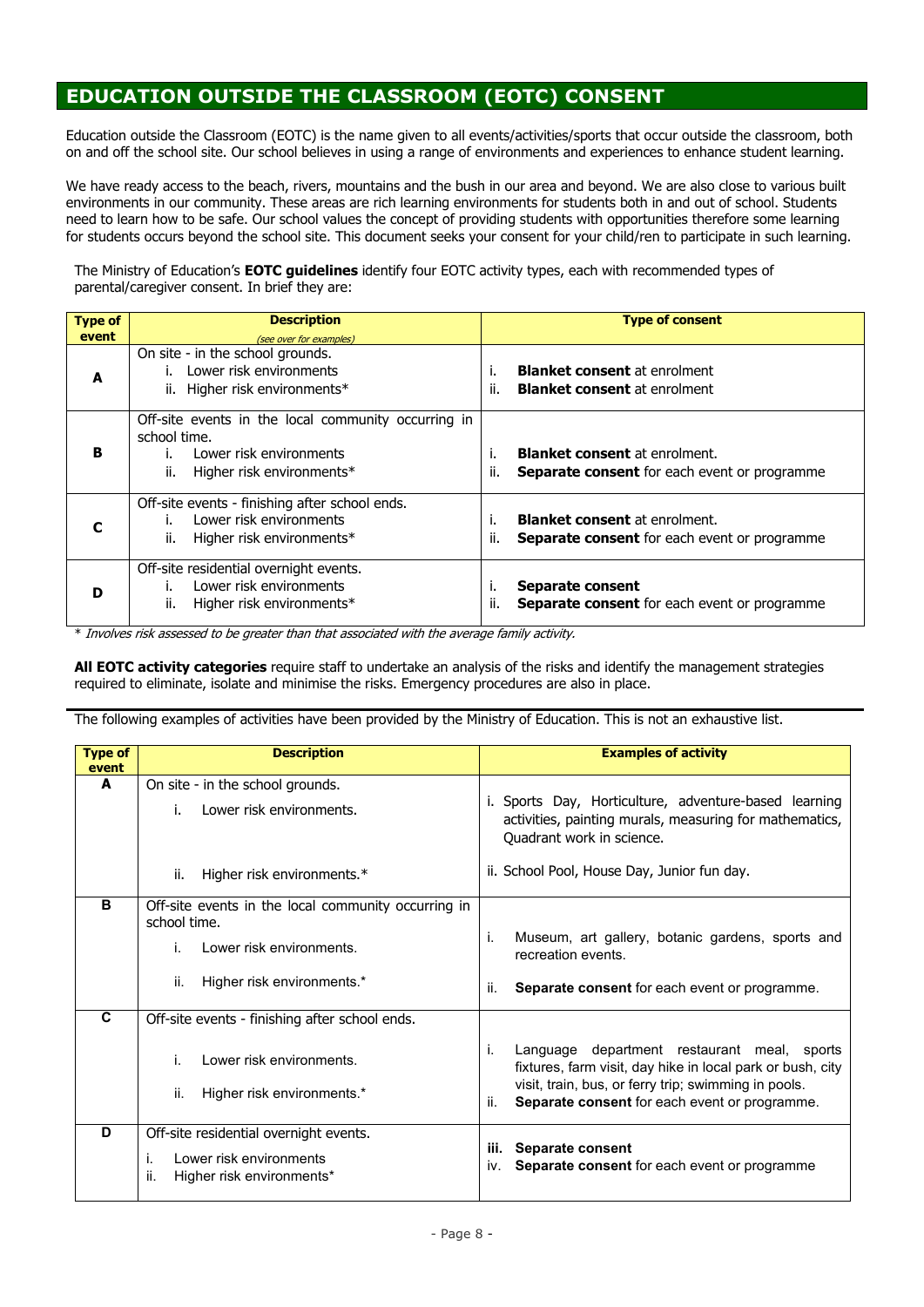\* Involves risk assessed to be greater than that associated with the average family activity.

|       | <b>BLANKET CONSENT (PLEASE COMPLETE)</b>                                                                                                                                                                                                                                                |
|-------|-----------------------------------------------------------------------------------------------------------------------------------------------------------------------------------------------------------------------------------------------------------------------------------------|
|       | I/We agree to the participation of ( <i>student name</i> ):                                                                                                                                                                                                                             |
|       | in lower risk category A and B and C EOTC events while the student is at<br>Tuakau College<br>I/We has/have provided the school with up-to-date medical, contact and learning information through the Enrolment<br>form and will make every endeavour to keep this information current. |
| Name: | Signature:                                                                                                                                                                                                                                                                              |
|       | <b>Parent/Caregiver</b>                                                                                                                                                                                                                                                                 |
|       | Date:                                                                                                                                                                                                                                                                                   |
| Name: | Signature:<br><b>Parent / Caregiver</b>                                                                                                                                                                                                                                                 |
|       | Date:                                                                                                                                                                                                                                                                                   |
|       |                                                                                                                                                                                                                                                                                         |
|       |                                                                                                                                                                                                                                                                                         |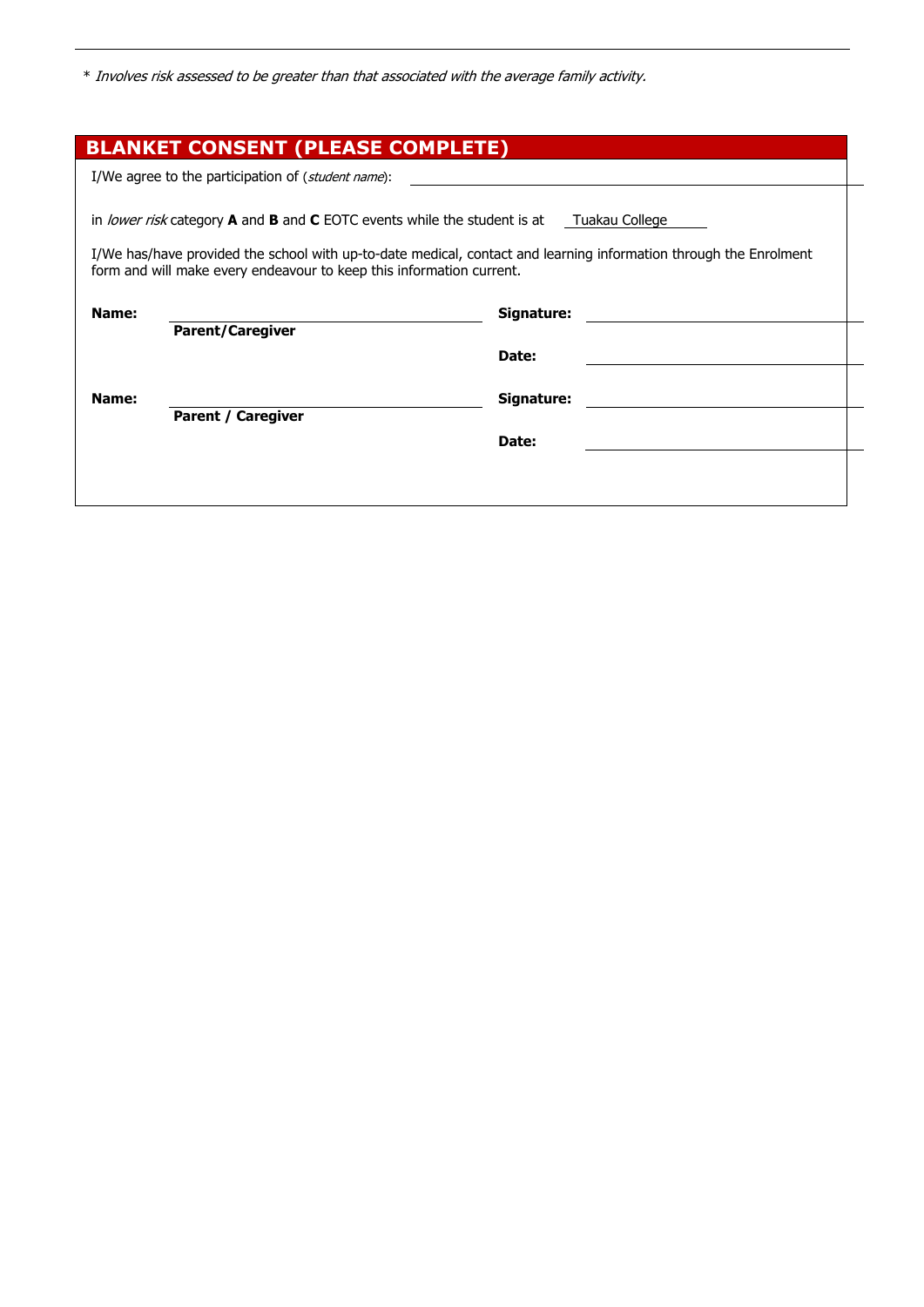#### **USE OF DIGITAL TECHNOLOGY AGREEMENT**

As a student of Tuakau College you may have access to, and the use of, technologies that require the following conditions to be met by you, as user. Please tick  $\boxtimes$  each box when you have read and understood each condition. All conditions must be ticked and must be agreed to as part of enrolment at Tuakau College.

#### **COMPUTER USE** I agree:

- $\Box$  To use computers **ONLY** designated for student use.
- $\Box$  To not change the way the computers are set up
- $\Box$  To treat all computer equipment with care
- □ To access **ONLY** my files
- $\Box$  To not share any of my passwords with anyone
- □ To access **ONLY** approved internet sites
- $\Box$  **NOT** to use messaging programs, personal emails, download files, or play online games.
- $\Box$  To always follow the correct log off procedures at the end of class
- **NOT** to transfer games or other files onto the school network using any device
- $\Box$  That if I fail to meet the outlined requirements that my computer account may be suspended

#### **MOBILE TECHNOLOGY USE** (mobile phones, iPods, iPads, MP3 players, etc)

If I have a mobile device at school I will abide by the following conditions. I agree that:

- $\Box$  I will use the device **ONLY** at interval and lunchtime when at school
- My device will be switched off at the start of every class and whilst in class it will remain **OFF** unless the teacher gives me express permission to use it for educational purposes
- $\Box$  If my device becomes active by ringing, beeping or vibrating that the teacher can confiscate it
- $\Box$  No College staff or students will be recorded by video, sound or photographed at any time without their permission
- $\Box$  Any recordings taken with permission will not be shared or uploaded to networks or sites unless under teacher supervision
- $\Box$  I will not use the device to text bully or send, record or store inappropriate messages
- $\Box$  Tuakau College will not be liable for any stolen, misplaced, or lost mobile phones
- $\Box$  Any serious misuse of such devices may be referred to the service provider or the Police

#### **SOCIAL MEDIA** (Facebook, YouTube, etc)

I agree that when I use social media sites that I:

- $\Box$  Will ensure that they are used appropriately and with integrity
- $\Box$  Will not use media to bully or harass anyone at Tuakau College.
- $\Box$  Will not use social media sites to bring Tuakau College into disrepute (ruin the reputation of the College or College students or staff, past or present)
- $\Box$  Will not post any pictures, videos, text or sounds with regard to any student, teacher, staff member, or family of Tuakau College unless permission is given by that person(s) to do so.
- $\Box$  Understand that if I break these conditions that the Police or other agencies may be involved in resolving the issues.